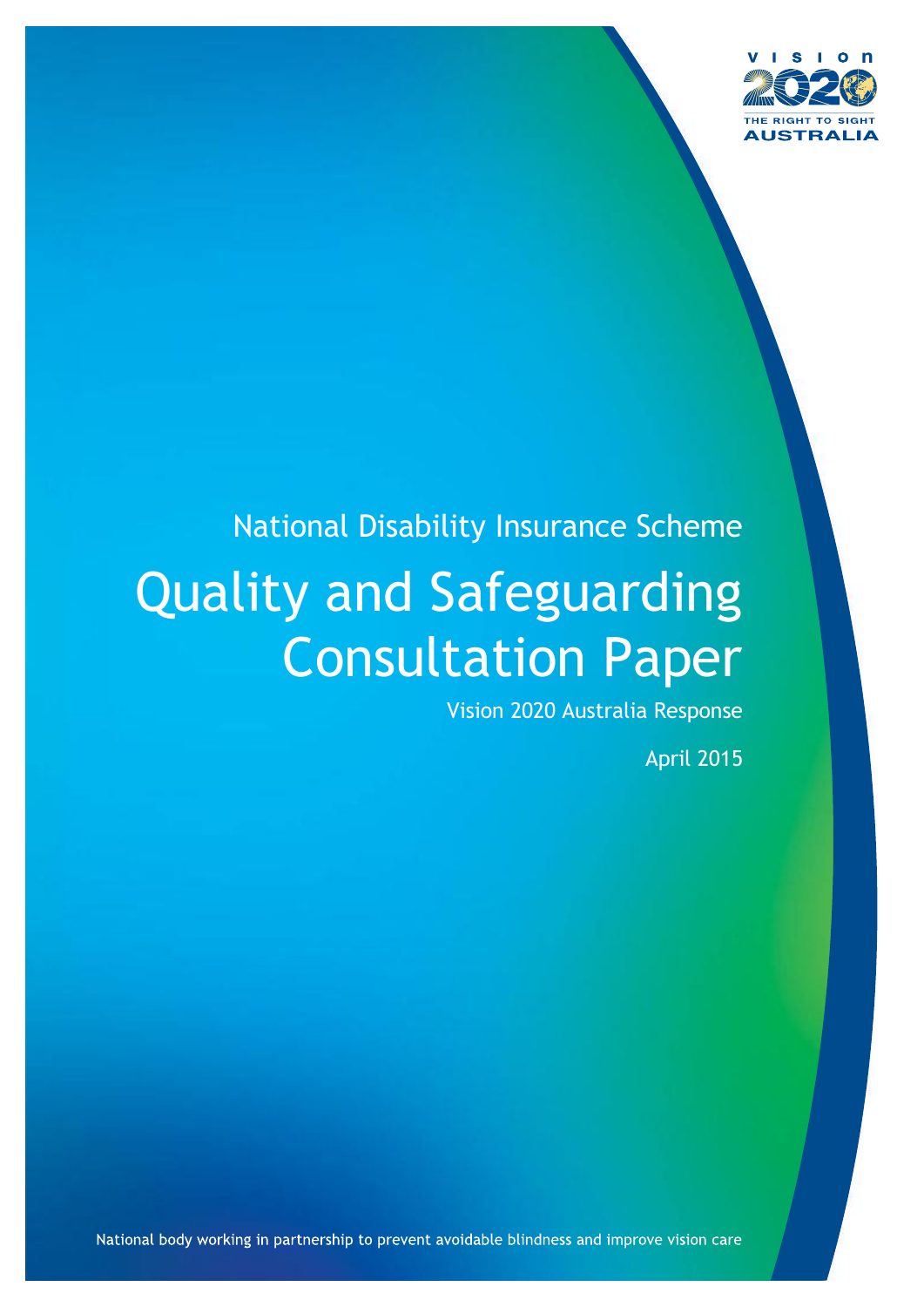# **Contents**

| Part 1: Proposed Quality and Safeguarding framework for    |
|------------------------------------------------------------|
| 2                                                          |
| 2                                                          |
| 3                                                          |
|                                                            |
| 4                                                          |
|                                                            |
|                                                            |
| 5                                                          |
| 5                                                          |
| 6                                                          |
|                                                            |
| 2.4 Safeguards for participants who manage their own plans |
|                                                            |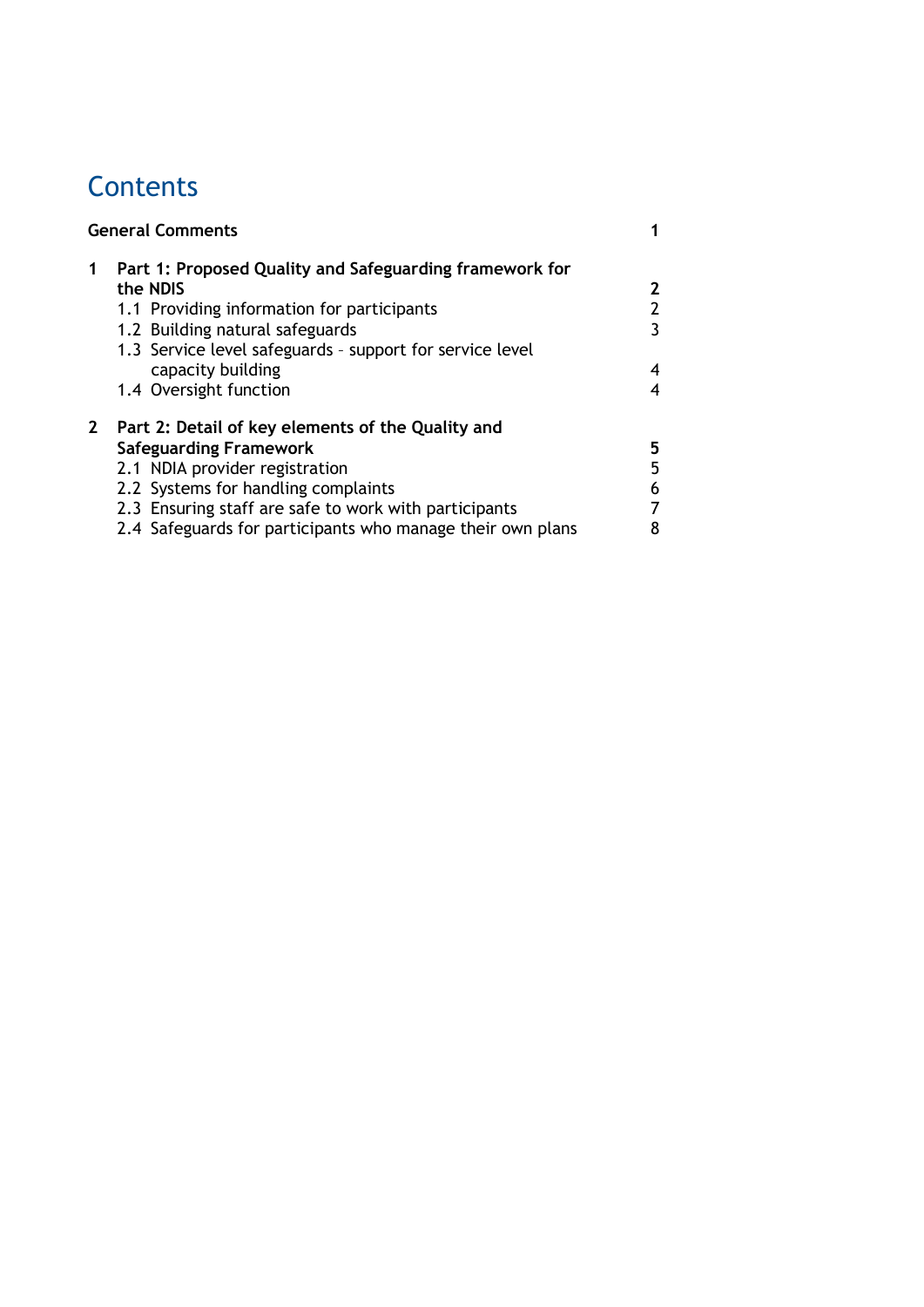# General Comments

Vision 2020 Australia welcomes the opportunity to provide feedback to the Department of Social Services (the Department) on the Quality and Safeguarding Framework consultation for the National Disability Insurance Scheme (NDIS), and commends the Department for the attention paid to this important aspect of disability services provision. A national approach to quality and safeguarding is integral to the structure of the NDIS, ensuring that people are kept safe from harm as well as providing quality supports, choice and control to participants.

Vision 2020 Australia broadly supports the submissions put forward by our member organisations, namely Vision Australia and Guide Dogs Australia, who provide services and supports to people who are blind or vision impaired. The eye health and vision care sector strongly supports the philosophy of the NDIS and applauds the Department for their intent to transition to a culture that actively promotes independence, choice, and control; and intends to build on individual strength and capacity. For eligible consumers, including those who are blind or vision impaired, the NDIS will be essential to maintaining a high quality of life, independence and participation within the community.

In January 2013, the Vision 2020 Australia Low Vision and Rehabilitation Committee (now known as the Vision 2020 Australia Independence and Participation Committee) provided a submission to the Council of Australian Governments (COAG) NDIS Joint Taskforce in response to the NDIS Regulation Impact Statement inquiry. In this submission, Vision 2020 Australia supported the third option put forward, asking for 'choice limited only in higher risk circumstances.' This option was preferred because it facilitated greater choice for individuals while still promoting competition and regulating higher risk services such as orientation and mobility (O&M) training, guide dogs and registered health professions such as optometry and ophthalmology. Vision 2020 Australia remains committed to supporting the dignity of NDIS participants by promoting consumer control and choice, while ensuring practices that carry high level of risk are appropriately regulated with quality controls and safeguards.

Vision 2020 Australia has responded to selected questions below.

### Vision 2020 Australia

Established in October 2000, Vision 2020 Australia is part of VISION 2020: The Right to Sight, a global initiative of the World Health Organisation and the International Agency for the Prevention of Blindness. Vision 2020 Australia is the peak body for the eye health and vision care sector, representing around 50 member organisations involved in: local and global eye care; health promotion; low vision support; vision rehabilitation; eye research; professional assistance and community support.

# **Contact**

Brandon Ah Tong Director of Policy and Advocacy Vision 2020 Australia [Bahtong@vision2020australia.org.au](mailto:Bahtong@vision2020australia.org.au) Ph. 03 9656 2020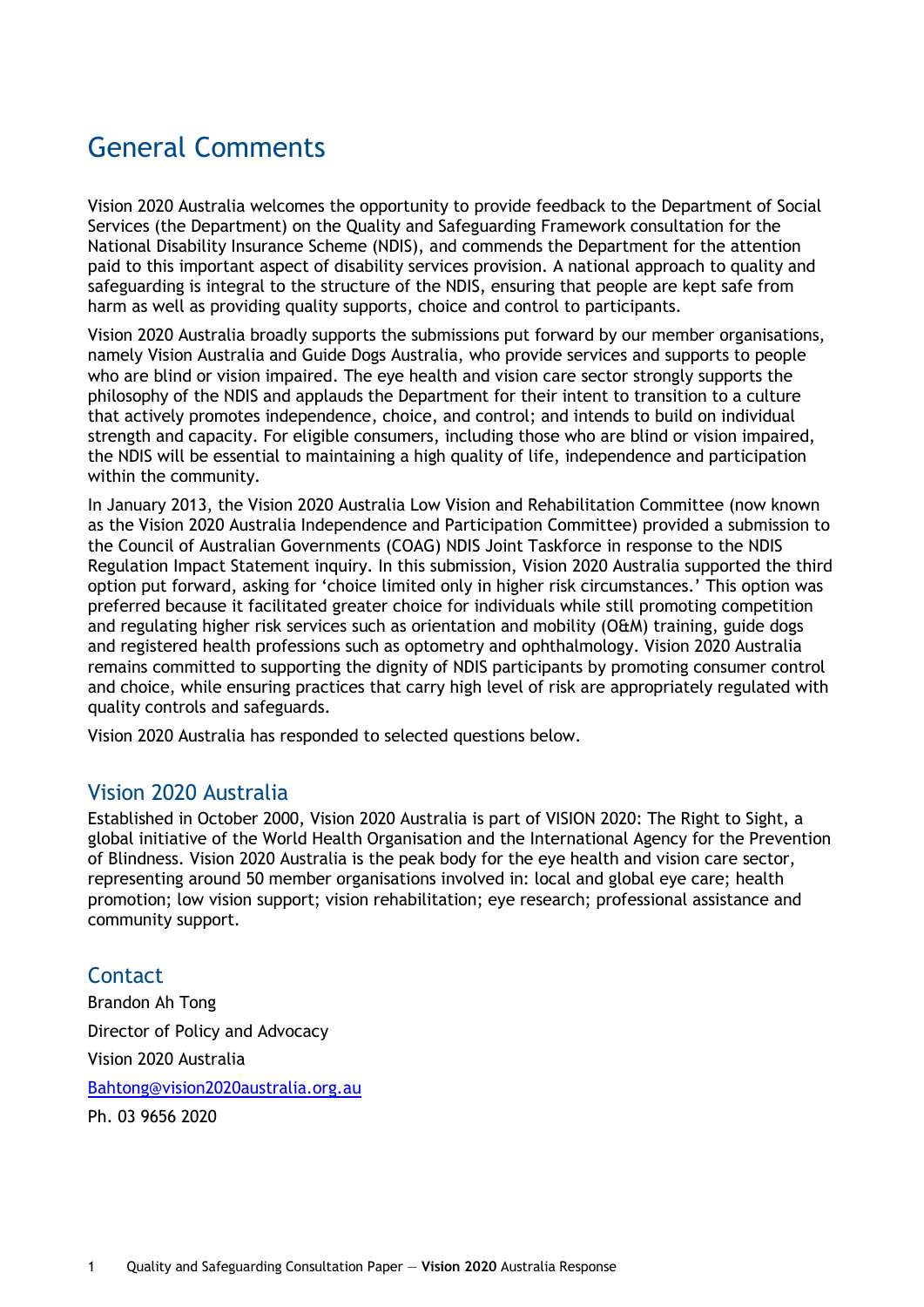# 1 Part 1: Proposed Quality and Safeguarding framework for the NDIS

Vision 2020 Australia strongly supports the philosophy of the NDIS Quality and Safeguarding Framework, particularly the intention to ensure that participants are given choice and control over their supports. We also support the concept that people should be able to take reasonable risks to achieve their individual goals when accessing lower risk services such as cleaning and gardening home help and transport. However, Vision 2020 Australia argues that there should be higher standards imposed for higher risk services such as O&M training, guide dogs and registered health professions such as optometry and ophthalmology, ensuring appropriate protections for individuals who require these services.

In January 2013, COAG put forward four market options in a Regulation Impact Statement (RIS) with various impacts and regulatory repercussions for disability service consumers and providers. Vision 2020 Australia supported the third option put forward, asking for 'choice limited only in higher risk circumstances'. This option was intended to ensure that individuals are able purchase low risk disability services from any provider (including mainstream services), whether or not these meet minimum quality assurance and service standards. However, for higher risk support more critical to well-being and daily living requirements there would be additional quality and safety requirements for providers. This option was preferred because it facilitated greater choice for individuals while still promoting competition and regulating higher risk services. Vision 2020 Australia remains committed to supporting the dignity of NDIS participants by promoting consumer control and choice, while ensuring practices that carry a high level of risk are appropriately regulated with quality controls and safeguards.

### 1.1 Providing information for participants

Vision 2020 Australia applauds the Department for recognising that without access to highquality, meaningful and credible information about support options and providers, it will continue to be difficult for people with a disability to exercise choice and control.

### **1.1.1 What are the most important features of an NDIS information system for participants?**

The most important feature of an NDIS information system is accessibility. All information should be produced in a range of alternative formats as per best practice and should be made accessible to all consumers. These formats would include braille, electronic text, audio and large print and where possible, all efforts should be undertaken to ensure these formats are available at the same time as other formats rather than upon request. Vision 2020 Australia recommends that the Department seeks expert advice from specialist groups on best practices and guidelines, as this information already exists within the broad disability service provision sector.

#### **1.1.2 How can the information system be designed to ensure accessibility?**

Content and information made available to consumers of the NDIS should be created in ways that support and maximise accessibility. Vision 2020 Australia notes that the Australian Government has endorsed the Web Content Accessibility Guidelines (WCAG) version 2.0 AA rating for all government websites. Vision 2020 Australia recommends that the Department develop information relating to the NDIS in accordance with these guidelines, considering the varied needs of users, and plan for accessibility from the outset; noting that not all people who are blind or vision impaired access information in the same way and that many individuals have a preferred format. Vision 2020 Australia also encourages the Department to involve organisations in the eye health and vision care sector in the development of an information sharing system, to ensure expert knowledge on accessibility needs is available and utilised.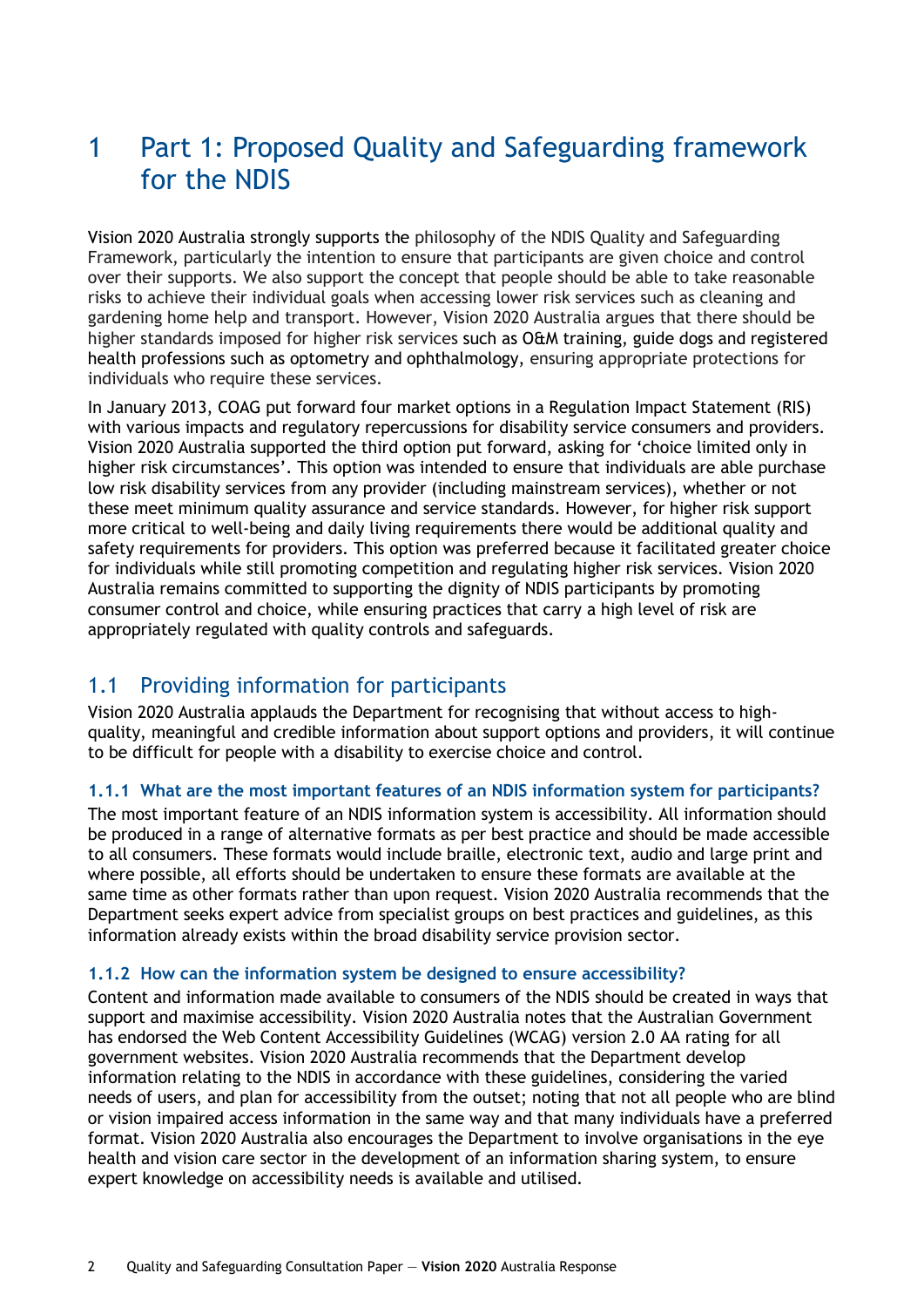### **1.1.3 What would be the benefits and risks of enabling participants to share information, for example, through online forums, consumer ratings of providers and other means?**

Vision 2020 Australia considers it important for participants to be able to share information through various channels, such as online forums and consumer rating facilities, to ensure individual choice and control is supported by available information. Vision 2020 Australia encourages the Department to ensure, where possible, that the information contributed by participants is made accessible and that these information sharing channels are developed according to the Web Content Accessibility Guidelines version 2.0 AA. It is important for the Department to take into account that not all people who are blind or vision impaired access information in the same way and that many individuals have a preferred format.

# 1.2 Building natural safeguards

Vision 2020 Australia maintains that it is critical to develop and build the capacity of participants for self-direction and self-advocacy by on building personal support networks and assisting people to connect with mainstream and community-based supports; particularly for people who may otherwise be isolated. Vision 2020 Australia notes that many organisations in the eye health and vision care sector provide services to empower people who are blind or vision impaired. In March 2015, Vision 2020 Australia responded to the NDIS Information, Linkages and Capacity Building (ILC) policy framework consultation. Vision 2020 Australia recommended that services covered under the ILC framework should include those that cannot reasonably be individualised, such as library services, assistive technology helpdesks and volunteer programs such as peer support and social activities. These types of services assist in building both individual and community capacity for information gathering and decision-making.

### **1.2.1 Are there additional ways of building natural safeguards that the NDIS should be considering?**

It is the position of Vision 2020 Australia that the Department should ensure that the ILC framework covers services that are not able to be reasonably individualised, such as library services, assistive technology help desks and volunteer coordination.

People who are blind or vision impaired currently have access to programs such as peer support, library services and social activities, which are often unfunded and delivered by volunteers through specialist disability support organisations. These programs build community support, foster social inclusion and increase the capacity of individuals to engage in community life and to make informed choices.

Vision 2020 Australia recognises the critical role these programs play in empowering individuals and building community, and contends that the importance of such community-building supports must not be lost in the transition to individual support plans. Ensuring support for local service providers to deliver these programs will contribute to the natural safeguards, which are a vital prerequisite for individuals to make informed choices. Additionally, strategies can be developed to embed these safeguarding programs in national programs as well as at the local level.

### **1.2.2 What can be done to support people with a limited number of family and friends?**

Volunteer programs and services such as peer support, personal and social activities contribute to social inclusion, creating a base of support and information. This knowledge base increases the capacity of both the community and the individual to make informed choices about their support needs. This can be furthered by support for national service providers to develop national strategies together with key partners.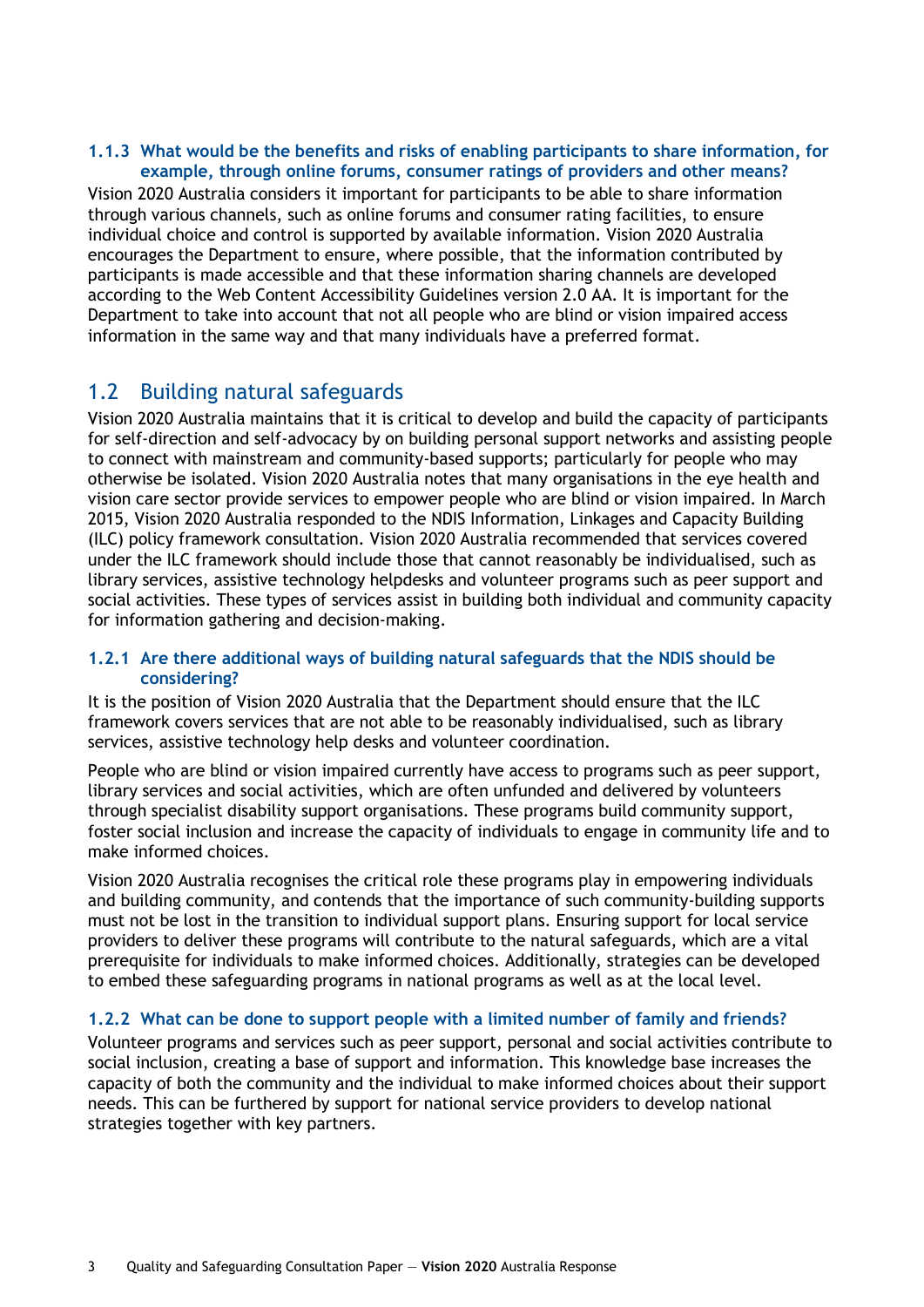# 1.3 Service level safeguards – support for service level capacity building

Vision 2020 Australia notes the importance of ensuring that providers have capacity to protect participants by providing high quality services, and applauds the Department for committing to work with providers to help them improve and ensure service quality and use best practice.

### **1.3.1 What kind of support would providers need to deliver high quality supports?**

The NDIA should provide best practice guidelines to providers and work with providers on continuous quality improvement.

The eye health and vision care sector has a large number of volunteers who deliver crucial, unfunded services. The eye health and vision care sector would be strengthened by the provision of training for volunteers about the broader disability sector and about how to respond to the needs and respect the rights of participants. It is the position of Vision 2020 Australia that the volunteer workforce should be supported and strengthened through the provision of workplace training and mentorship.

Additionally, Vision 2020 Australia recommends that a regulatory mechanism should be implemented to ensure organisations can be audited and improved if not performing adequately. For example, this mechanism may be triggered by a certain number of complaints about a provider, or by the occurrence of a serious issue that needs to be investigated. This would ensure that the sector can be confident that participants are directed to service providers that are adhering to guidelines and regulations.

# 1.4 Oversight function

Vision 2020 Australia notes that while good mechanisms for monitoring and review currently underpin the NDIS, there is potential for the system to be improved by non-biased, expert oversight by an independent body. Vision 2020 Australia encourages the Department to include specialised knowledge about conditions including blindness and vision impairment as part of an oversight function to ensure that the individual needs of people who are blind or vision impaired are considered.

### **1.4.1 Should there be an independent oversight body for the NDIS?**

Vision 2020 Australia believes that an oversight function for the NDIS that is independent of the NDIA, and separate to Government, could add value to the scheme as a whole. The benefit of an oversight body as is outlined in the proposal is in its ability to provide satisfactory outcomes for participants, greater flexibility and increased efficiency. Any oversight body should not increase red tape for participants or for providers, to make sure that the scheme works as efficiently as possible to achieve systemic outcomes for people with a disability and carers.

### **1.4.2 What functions and powers should an oversight body have?**

An oversight body should have the power to:

- Enforce binding decisions which providers would be legally obliged to implement and award compensation to participants where necessary;
- Independently monitor, assess and report on the NDIS market; and
- Undertake an educative role, working with providers to translate learnings into improved organisational performance and also wider market practice.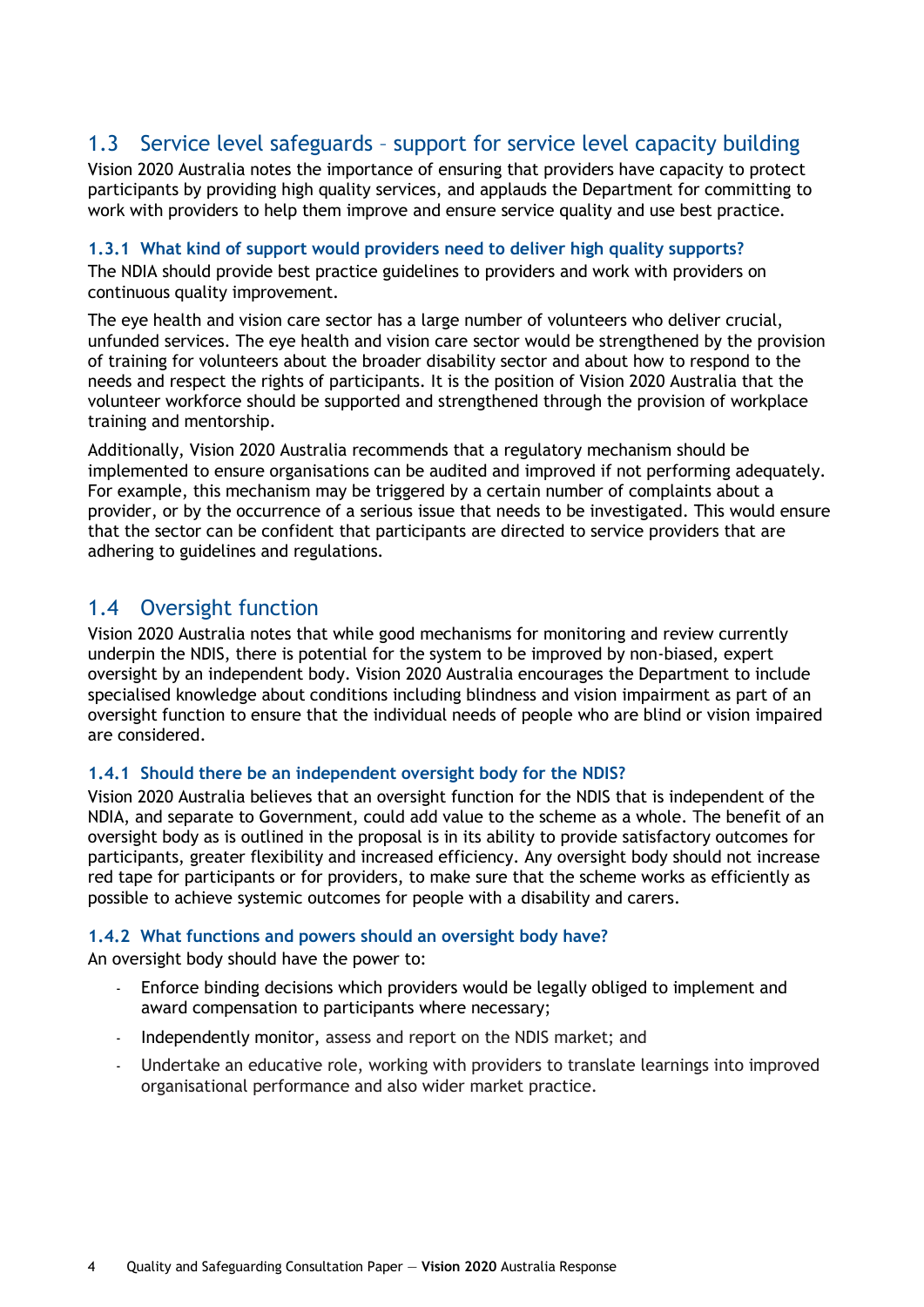# 2 Part 2: Detail of key elements of the Quality and Safeguarding Framework

### 2.1 NDIA provider registration

Vision 2020 Australia supports the need for a balance between participant choice and ensuring that providers registered by the NDIS will offer high-quality and safe supports. Vision 2020 Australia agrees that once a person or organisation has been registered by the NDIA, they must then adhere to a code of conduct that the NDIA requires of all registered providers. Vision 2020 Australia also notes that many of our members currently adhere to the guidelines set out by the Australian Charities and Not-for-profits Commission (ACNC) Not-for-Profit Register, ensuring that much of the information required for a service provider registration process through the NDIS will be readily available, reducing the burden on organisations.

### **2.1.1 Considering the options described above, which option would provide the best assurance for both providers and participants?**

Vision 2020 Australia supports option three - adding an independent quality evaluation for certain providers of supports - with the proviso that the only providers subject to the more rigorous scrutiny of an independent evaluation would be those who deliver high risk services. Providers of these high risk supports, which are considered integral to wellbeing and daily living requirements, should be required to meet a higher standard than providers of a service that is considered low risk.

### **2.1.2 Should the approach to registration depend on the nature of the service?**

Yes. Vision 2020 Australia believes that individuals should be able purchase low risk disability services from any provider (including mainstream services), at their own risk. This ensures that individuals retain their right to choice and control of the services and supports they receive. However, for high risk supports that are more critical to well-being and daily living requirements, such as O&M training, guide dogs and registered health professions such as optometry and ophthalmology; there would be additional quality and safety requirements for providers.

#### **2.1.3 How can the right balance be reached between providing assurance and letting people make their own choices?**

The approach described above will facilitate greater choice for individuals while still promoting competition and regulating higher risk services. This means that for low risk services, where there is a minimal risk towards that person's well-being and daily living, participants are able to make an individual choice. Individuals seeking supports, which have a more critical impact on their well-being and daily life, and therefore a higher risk, will be able to have confidence that the service provider is monitored to ensure compliance with regulations and standards. For low risk services, Vision 2020 Australia supports allowing participants to choose to access independent review if they are unsatisfied with the complaint resolution offered by their service provider.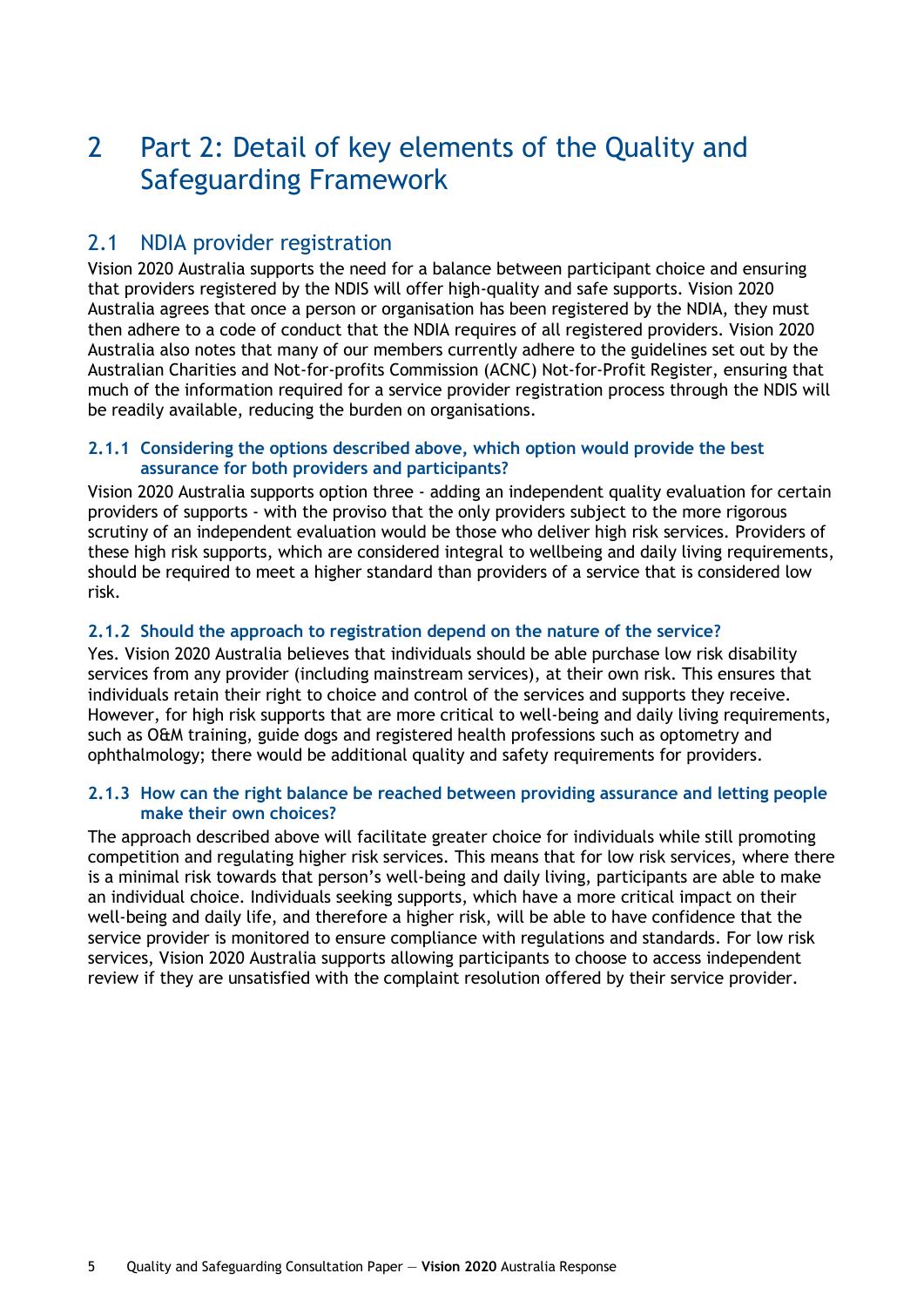# 2.2 Systems for handling complaints

Vision 2020 Australia holds that the dignity of choice facilitated by the NDIS must be balanced by a safeguard which provides appropriate complaint mechanisms for participants. Vision 2020 Australia supports option two as presented in the consultation paper: establishing internal and external complaints handling mechanisms. It is noted that a mechanism exists thorough the Australian Administrative Appeals Tribunal to resolve complaints against decisions made by the NDIA. In addition to this, Vision 2020 Australia suggests that a complaints system for both NDIS and My Aged Care, overseen by the Department of Social Services, would be an appropriate way of ensuring consistency in the complaints process. Vision 2020 Australia further suggests that an external complaint handling mechanism should take the form of a national disability services commission, modelled on the Victorian Disability Services Commission (VDSC).

### **2.2.1 How important is it to have an NDIS complains system that is independent from providers of supports?**

Vision 2020 Australia contends that an independent non-partisan complaints system is essential for the fair and just resolution of complaints that may not be appropriately addressed by providers' internal complaints mechanisms. Vision 2020 Australia holds that this is necessary to ensure that participants feel safe in making a valid complaint and assured that there will be no repercussions for doing so. Additionally, there is a need to support clients using providers who have entered the NDIS marketplace without a strong internal complaint mechanism.

### **2.2.2 Should an NDIS complaints system apply only to disability-related supports funded by the NDIS, to all funded supports, or to all disability services regardless of whether they are funded by the NDIS?**

Vision 2020 Australia supports an NDIS complaints system that has the capacity to apply to all disability services, regardless of their funding source. This is important because there is a need to have a holistic perspective on complaints raised about disability service providers. This external mechanism can be modelled on the independent and accessible processes of the VDSC. Additionally, it is important to ensure that there is no duplication of services. Vision 2020 Australia encourages the Department to consider involving specialist knowledge groups in this process, where appropriate, to ensure holistic needs assessment and care planning.

### **2.2.3 Should there be community visitor schemes in the NDIS and, if so, what should their role be?**

It is the position of Vision 2020 Australia that whilst a mechanism should exist to monitor participant wellbeing and assess the quality of service delivery through a range of channels, including community visitor schemes, this function is best delivered in partnership with advocacy groups that have specialised and expert knowledge about participant needs. Where the function of a community visitor scheme is to provide assistance to individuals by in raising concerns on their behalf, as they may be unable or unwilling to make a complaint themselves, specialist and expert knowledge of the needs of that individual is critical to ensuring adequate outcomes.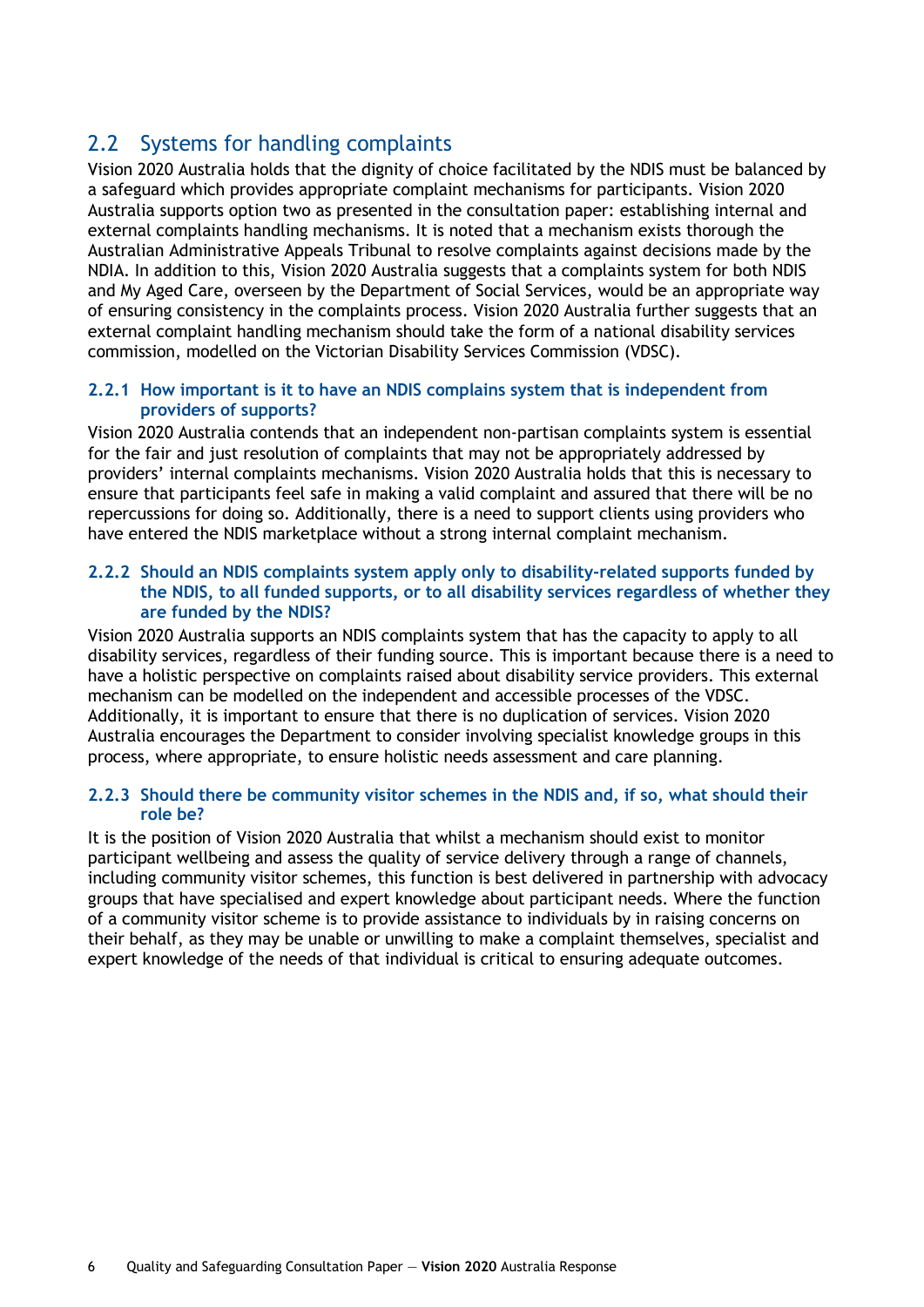# 2.3 Ensuring staff are safe to work with participants

Vision 2020 Australia believes that people with a disability have the right to feel safe and to be safe when accessing supports under the NDIS, and that there is a need to minimise the risk to participants' safety posed by staff or volunteers of disability services. Vision 2020 Australia supports the third option - that of creating a centralised clearance system - but we believe that this more comprehensive clearance system should only be applied to persons engaged to deliver high risk services. We encourage the Department to consider aligning the proposed clearance system with other similar systems, for example, Working With Children Checks and aged care vetting processes, so that providers need only hold one clearance. Creating a nationally consistent system also ensures another layer of protection, ensuring that the likelihood of individuals who pose a threat slipping through the screening net by moving interstate is reduced.

### **2.3.1 Who should make the decision about whether employees are safe to work with people with disability?**

Vision 2020 Australia would welcome the opportunity to provide further input around what circumstances should require a centralised clearance such as a working with vulnerable people check for individuals who are blind or vision impaired.

For lower risk supports, employers should determine the appropriateness of staff and volunteers according to existing procedures for conducting referee and police checks.

For high risk supports there should be guidelines for employers about when clearances are required. These guidelines should take into account circumstances where registered professionals such as optometrists and ophthalmologists are subject to other similar requirements.

### **2.3.2 How much information about a person's history is required to ensure they are safe to work with people with disability?**

Vision 2020 Australia supports the proposal made under option three that a nationally consistent working with vulnerable people check, aligned with existing checks, would capture a wider range of information than police checks do, including spent convictions and non-conviction information such as civil cases, Apprehended Violence Orders and child protection information and orders, and work history.

#### **2.3.3 Of the options described above, which option, or combination of options, do you prefer?**

Vision 2020 Australia supports a qualified version of option three. For example, for employers providing certain types of low risk supports could be required to assess potential employees' previous work history, request police checks and undertake referee checks. However, for employers providing services that are considered high risk to individuals who are blind or vision impaired, a centralised check such as the proposed working with vulnerable people clearances would be reasonable. High risk services would include those that are more critical to well-being and daily living requirements.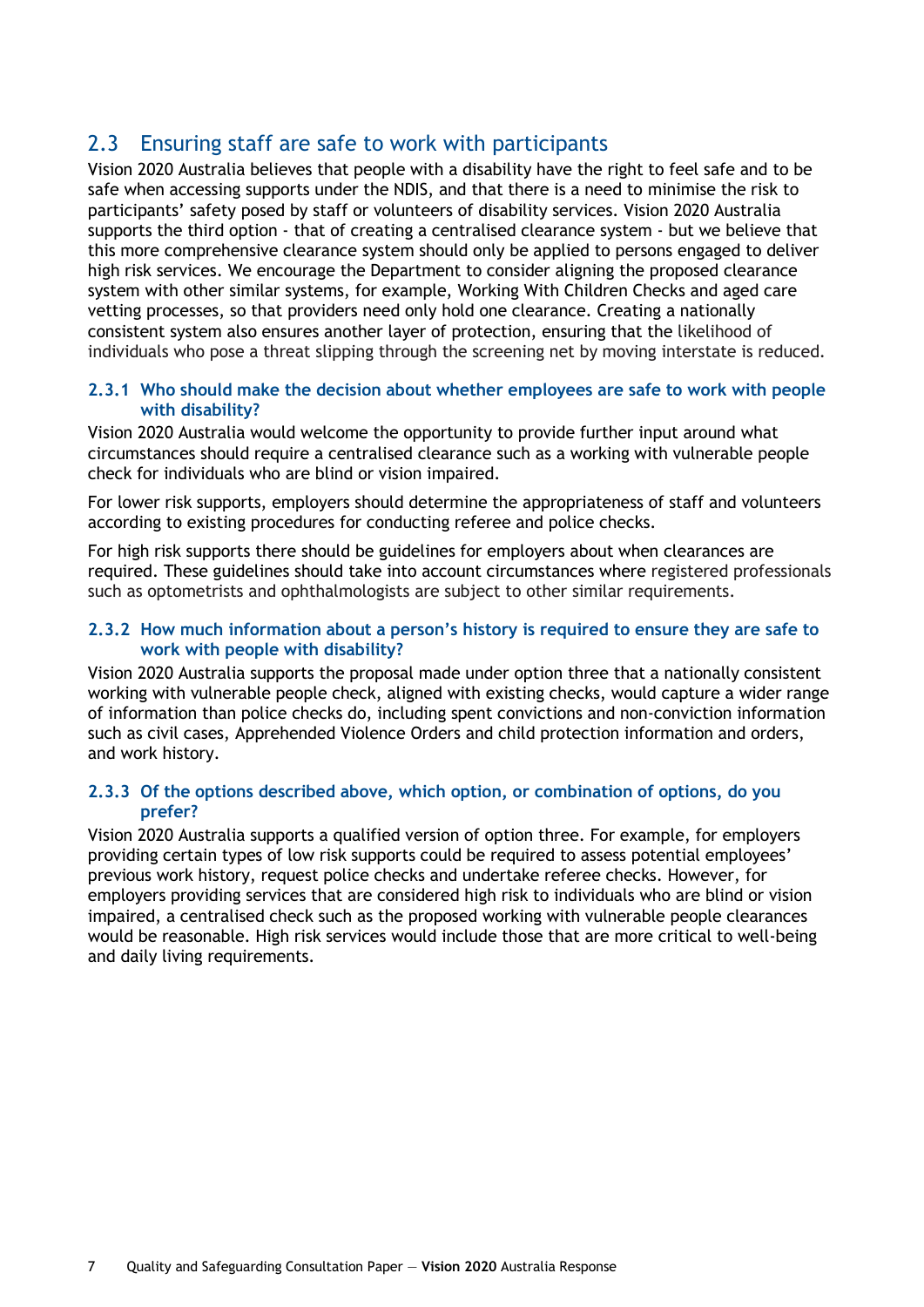# 2.4 Safeguards for participants who manage their own plans

Vision 2020 Australia supports the idea that participants should be able to determine their own best interests, have choice and control, and be equal partners in decisions that affect their lives, to the full extent of their capacity. While individuals should be afforded as much independent choice and control as possible, we recognise the need to have a balance between choice and regulation in order to protect participants from a person they employ who might not have the skills they need to carry out particular tasks safely, or might have a history of violence, theft or fraud.

### **2.4.1 Should people who manage their own plans be able to choose unregistered providers of supports on an 'at your own risk' basis (Option 1) or does the NDIS have a duty of care to ensure that all providers are safe and competent?**

Vision 2020 Australia encourages the Department to implement option two with some provisionsparticularly the negative licensing scheme outlined in section 2a. All providers, including unregistered ones, should be subject to an NDIS Code of Conduct and providers whose actions are inconsistent with the Code should be prohibited from offering further supports. For high risk service provision, Vision 2020 Australia supports the proposal that participants should be required to choose from a list of approved, fully vetted services providers to ensure appropriate care. However for lower risk services, we believe that participants who are self-managing their care should be empowered to make their own choice of service provider by being given access to information about service providers.

### **2.4.2 What kind of assistance would be most valuable for people wanting to manage their own supports?**

Participants should be provided with enough information to make an informed choice, regardless of whether they are self-managing their packages or not. This information should be provided in a way that acknowledges that not all people who are blind or vision impaired access information in the same way and that many individuals have a preferred format.